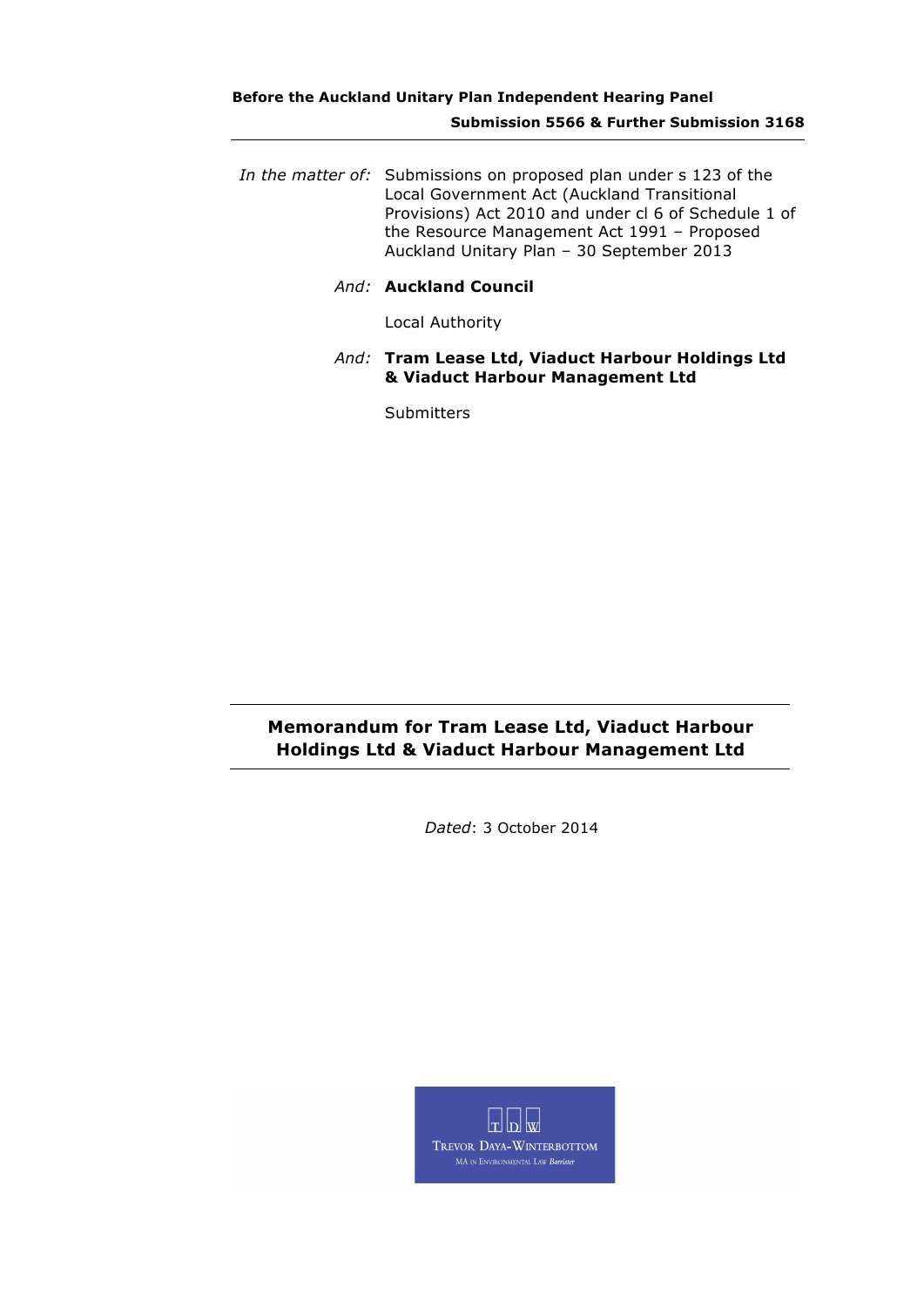## **MEMORANDUM FOR TRAM LEASE LTD, VIADUCT HARBOUR HOLDINGS LTD & VIADUCT HARBOUR MANAGEMENT LTD**

- 1 This memorandum is filed for Tram Lease Ltd, Viaduct Harbour Holdings Ltd & Viaduct Harbour Management Ltd (**submitters**) in response to the Notice of Conference of 24 Septmber 2014.
- 2 The submitters have had regard to Fact Sheet 8, Procedural Minute 10, and the Memorandum filed by Ellis Gould.
- 3 The submitters response to the points raised in the Memorandum is as follows:
	- 3.1 Paragraph 7 lack of cross-referencing to further submissions: The submitters agree with this point, and that better cross-referencing would assit the hearing process.
	- 3.2 Paragraph 12 effect of evidence exchange timetable on the prospect of successful mediation: The submitters agree with this point, and that allowing more time between mediation and any subsequent hearing should assist alternative dispute resolution.
	- 3.3 Paragraph 16 desirability of Council circulating its revised position prior to evidence exchange: The submitters agree with this point, but emphasise the need for Council to confirm its position prior to all steps in the hearing process – as the proponent of the plan, Council bears the initial burden of proving its case.
	- 3.4 Paragraph 22 requirement for midday filing of evidence: The submitters agree with this point, as evidence and submissions will primarily be filed electronically simply filing such material at any time on the due date should be sufficient.
	- 3.5 Paragraph 27 10 minute presentation time for submitters:
		- (a) The submitters agree with this point in relevant part, but consider that Procedural Minute 10 strikes a reasonable balance between competing interests and provides an effective and flexible mechanism for complex submissions to be given appropriate hearing time.